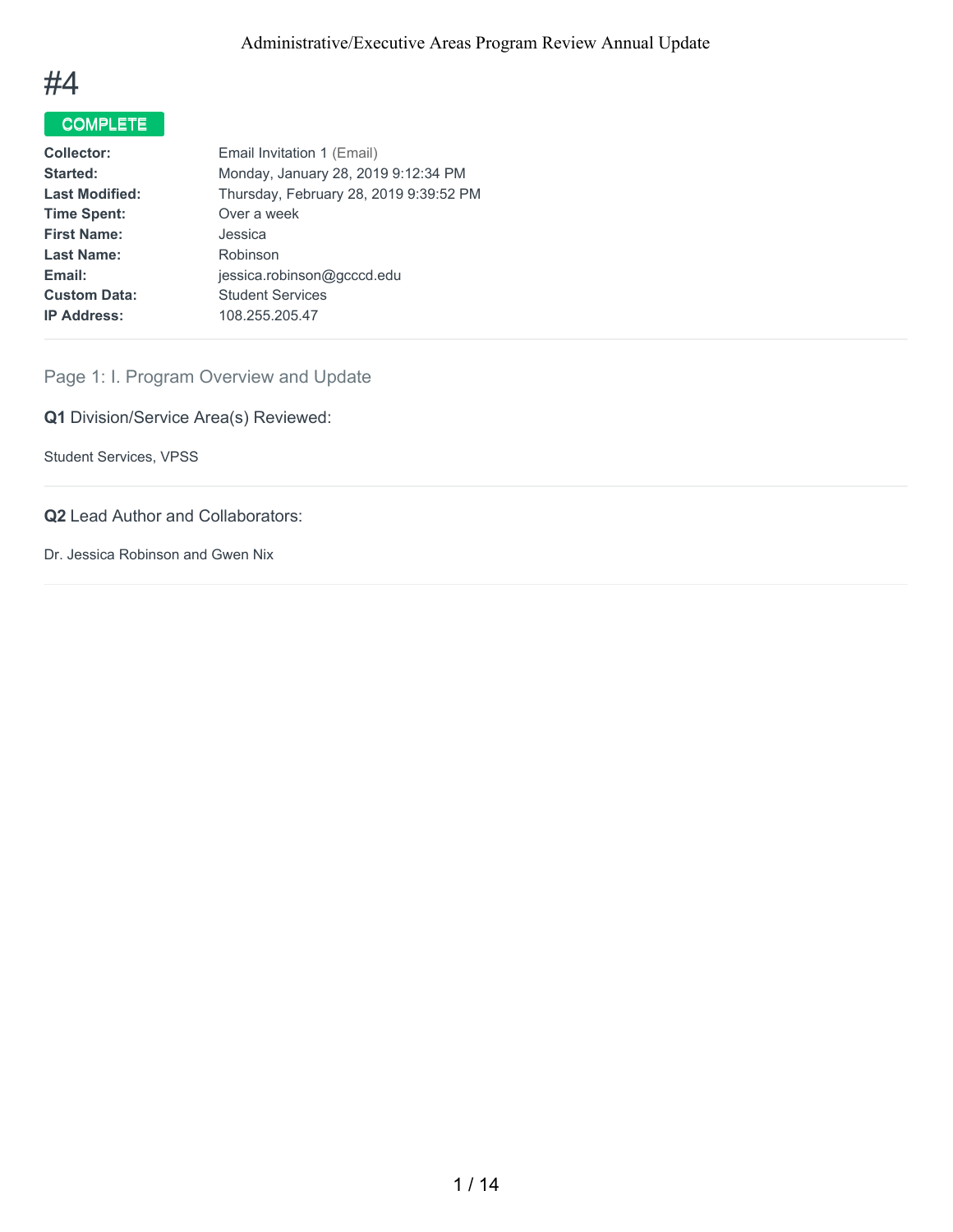**Q3** Service Area Update (Required): Please summarize the changes, additions, and achievements that have occurred in your service area since the last program review annual update. Note you can access previous years' program reviews here (requires a District username and password).

The past year has provided an opportunity for the Division of Student Services to connect and discuss an overall vision for the studentcentered work we perform. In January 2018 a new VPSS entered the campus. Before their arrival the student services division had undergone significant changes in its leadership which had left employees often feeling overlooked, underappreciated, and as though their concerns (big and/or small) would go unnoticed. This resulted in employees having to look after their own individual department with at times little to no regard as to how their departmental decisions could or would affect other student services departments and/or the college as a whole. In order to begin rebuilding trust within the Division the current VPSS implemented a full day Student Services leads team building retreat which allowed staff to revisit why they work in Student Services at Cuyamaca, as well as allow others to learn more about their own journey to their current position. Leaders left the retreat feeling a sense of trust and part of a team as evidenced by their retreat evaluation feedback.

Immediately following the retreat, the VPSS embarked on a "School the VPSS" expedition. During School the VPSS, the VP was able to meet all staff in each department, learn about the work they do, how they engage and interact with Cuyamaca students, what they are most proud of, and what standards or areas of operation they would like to alter if given the opportunity. School the VPSS visits were informative and allowed for a better understanding of each department in the student services division.

School the VP set the groundwork for an August 2018 all student services retreat which was attended by over 55 participants and focused on staff and faculty envisioning why their chose student services and what student centered success means to them and their position at Cuyamaca. Future all student services meetings will take place twice a semester under the headline, "CC Impact". CC Impact is an adopted phrase which encompasses the work we do to assist our students reach their educational and career goals. CC Impact is a philosophy which embodies best practice techniques which can be shared and replicated division wide.

This year also brought about the Caring Campus school wide initiative coordinated by the VPSS. The Caring Campus approach is sponsored by the California Community College's Chancellor's Office (CCCO) in partnership with the Institute for Evidence Based Change (IEBC). This methodology uses an evidence-based coaching model wherein assigned coaches work with Classified Professionals on brainstorming what can be in departments to increase student connectedness to the college. The program also guides student services and operational departments in developing strategies, which can be easily implemented campus-wide, to improve student success. To date, a kick-off event and one caring campus training (with 35 employees in attendance) has taken place at Cuyamaca with one additional training occurring March 2019.

Finally, the Student Services Division is embarking on a division wide organizational modification. One portion of the overall modification has already been completed. As of October 22, 2019, Agustín Orozco, the Associate Dean of Student Services & Special Programs is directly reporting to the Vice President of Student Services. As the Associate Dean of Student Services and Special Programs, there is a responsibility to manage numerous programs effectively and the need to connect with the high-level administration is essential. Since the creation of this position, Agustín has reported directly to the Dean of Counseling, Nicole Jones. Though effective, this reporting structure required an additional reporting step before connecting with the Vice President of Student Services for consult and approval. This change in reporting now has our Associate Dean report directly to the Vice President of Student Services allowing for seamless communication and oversight. This structure would match the Associate Dean reporting structures currently in place at most community colleges and supports the district value to foster a student-centered culture of excellence, trust, stewardship, and service.

Page 2: II. Administrative/Service Area Outcome Assessment Reflection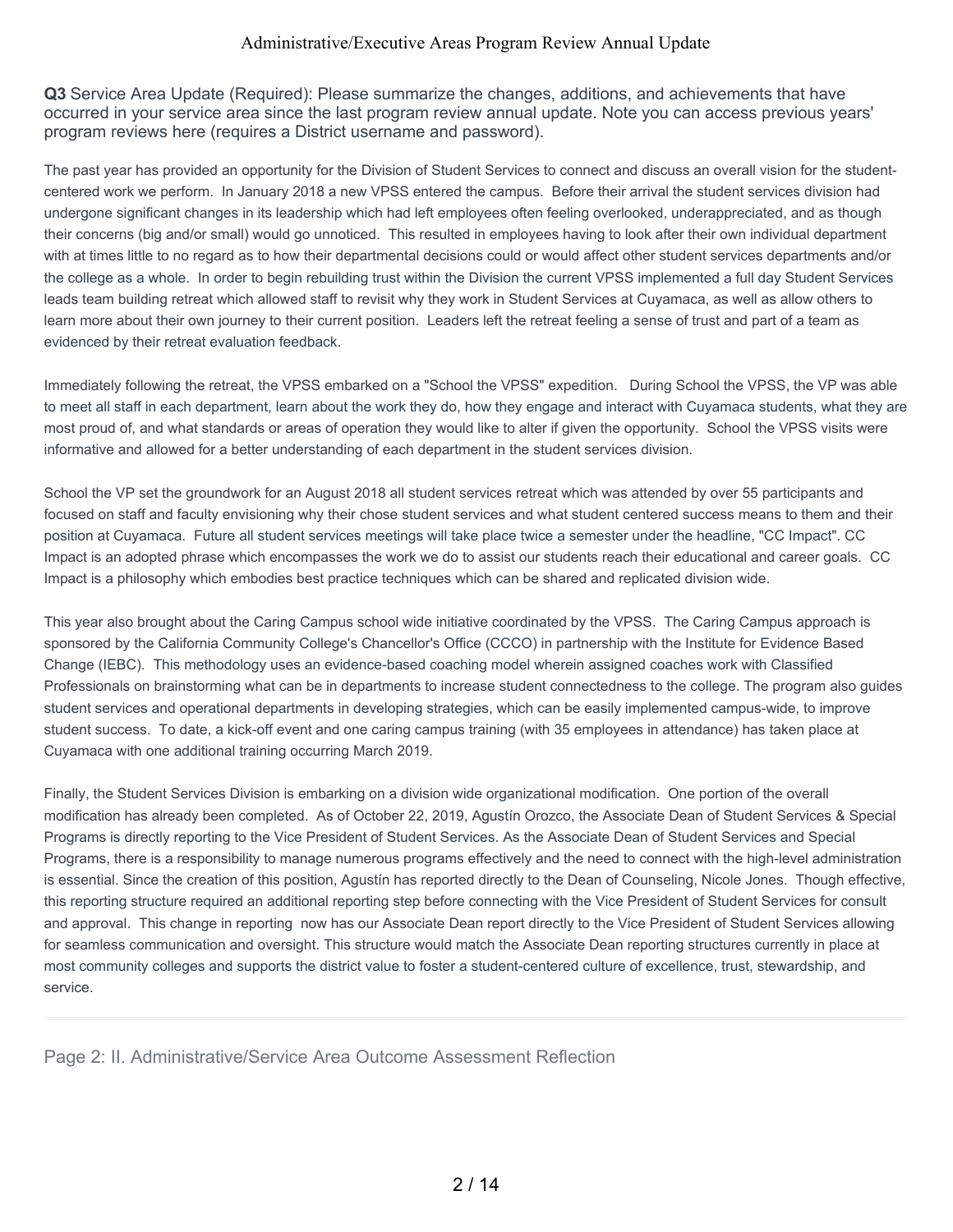**Q4** Please provide a summary of your administrative/service area outcome assessment efforts and findings from 2017/18. For assistance locating assessment information stored in TracDat, please contact the Institutional Effectiveness, Success, and Equity Office at brianna.hays@gcccd.edu.

The Office of the Vice President of Student Services provides vision and leadership for a student services team dedicated to excellence and fosters partnerships throughout the college to strengthen student access, success, and equity. The office is dedicated to a collaborative approach to student support and decision making, engaging in robust dialogue and information sharing with students, staff, and faculty. The Student Services Division assists students in navigating campus policies and procedures and is an advocate for implementing programs which improve a students' college experience.

One avenue the Division has used to begin the vison process is retreats. A Leads retreat took place on April 27, 2018. An additional, Division wide retreat took place August 10, 2018. Both retreats provided a safe environment to discuss personal, department and division-wide visions and goals.

**Q5** OPTIONAL: Please use the button below to upload any additional/supporting documentation (in Word or PDF format) for the above question.

**Student Services Leadership Retreat Evaluation Results - Spring 2018.docx(67.6KB)**

**Q6** How did (or will) your service area use its 2017/18 AUO assessment findings to improve its operations and/or the College's organizational health?

Past retreat evaluations show staff is engaged and wanting to be part of the strategic visioning and goal setting process. As such additional retreats have been planned for the 2019 year. This department and division-wide visioning process will continue at these retreats with the creation and implementation of departmental and division-wide strategic visions and goals.

**Q7** OPTIONAL: Please use the button below to upload any additional/supporting documentation (in Word or PDF format) for the above question.

**Respondent skipped this question**

#### Page 3: III. Institutional Effectiveness

#### **Q8** Please review any research data and/or reports for your service area and summarize the findings and implications for practice.

Student Service Leadership Advisory Team meetings occur monthly and are attended by all personnel in leadership positions throughout the Division. These meetings include the ongoing discussion of equity and equitable practices within the division. This includes the discussion of the development and implementation of the Title V Pathways grant; implementation of support and maintenance of the AB19 Promise Program; collaborative efforts with faculty and staff to identify effective practices related to student equity; the restructuring of the Student Success Equity Committee (of which the VPSS is now a Co-Chair of); and the planning of programming which allows the Division to address equity gaps across the Division and increase student access and success.

**Q9** OPTIONAL: Please use the button below to upload any additional/supporting documentation (in Word or PDF format) for the above question.

**Respondent skipped this question**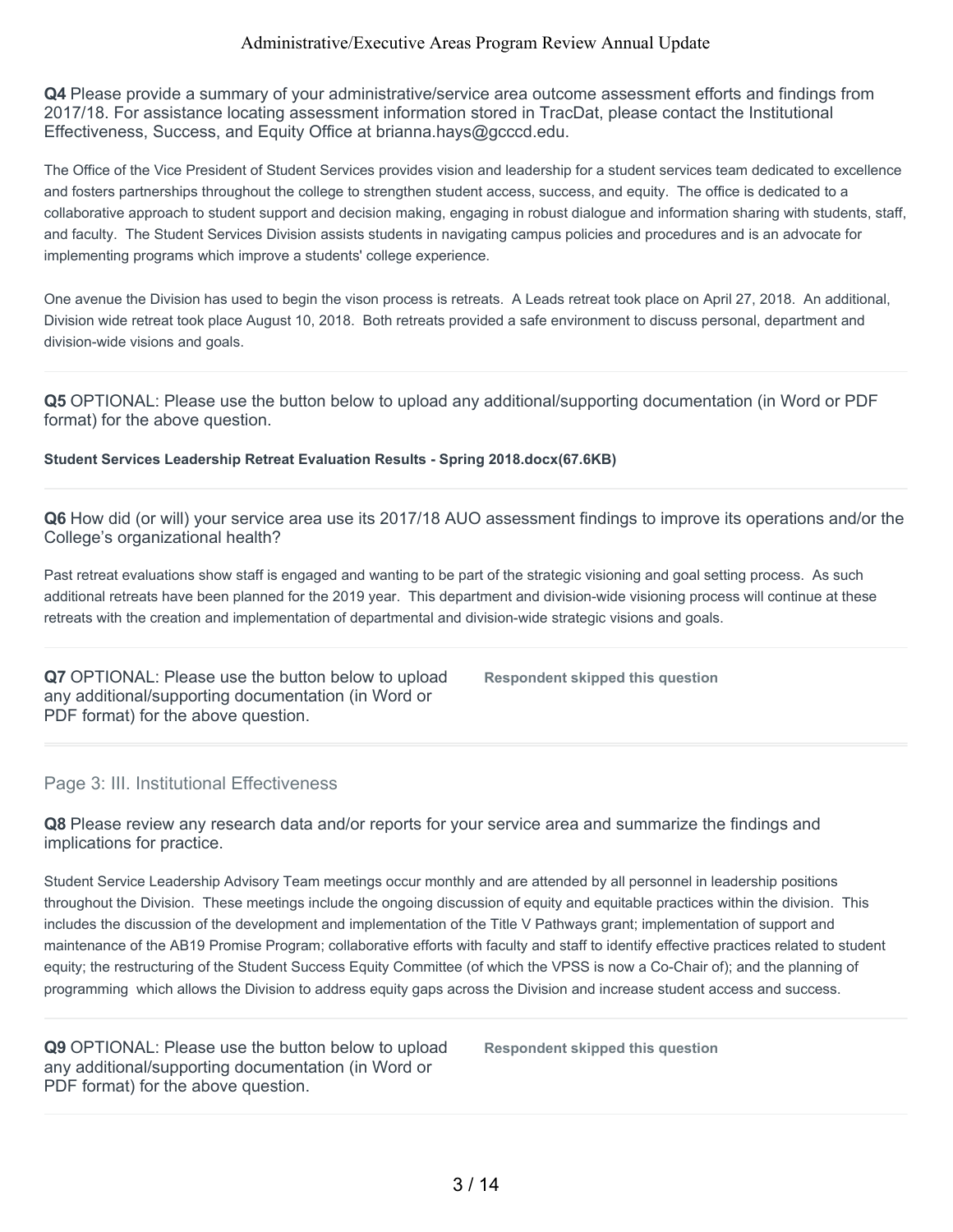**Q10** How has the service area used the results of these studies to improve services to the campus and overall organizational health?

Discussion on this topic has led to support for existing programs which promote equity as well as the creation of new programs and submission of grants which will increase and grow our efforts.

| <b>Q11 OPTIONAL: Please use the button below to upload</b><br>any additional/supporting documentation (in Word or<br>PDF format) for the above question. | <b>Respondent skipped this question</b> |  |
|----------------------------------------------------------------------------------------------------------------------------------------------------------|-----------------------------------------|--|
| Page 4: IV. Previous Goals: Update (If Applicable)                                                                                                       |                                         |  |
| Q12 Would you like to provide an update for your<br>previous program review goal(s)?                                                                     | <b>Yes</b>                              |  |
| Page 5: Previous Goal 1                                                                                                                                  |                                         |  |
| Q13 Previous Goal 1:                                                                                                                                     |                                         |  |
| Create appropriate, meaningful, measurable VPSS office and division goals for each strategic priority                                                    |                                         |  |
| Q14 Link to College Strategic Goal(s):                                                                                                                   | <b>Organizational Health</b>            |  |
| Q15 Goal Status                                                                                                                                          | In Progress                             |  |
| Q16 How was the goal evaluated? If the goal is "in progress," how will it be evaluated?                                                                  |                                         |  |
| Set goals will be understood and adopted across the Student Services division and will be assessed on a regular basis.                                   |                                         |  |

**Q17** Please provide the rationale for this goal:

Creation of appropriate, meaningful, measurable VPSS office and division goals which align with the College's strategic priority are essential for division-wide accountability, vision, and success.

**Q18** Please provide the goal action steps for the year (previously "Activities"):

Last year VPSS met with student services administrators and staff to begin the process of how and why the student services division must develop appropriate goals which reflect and support the College's strategic priorities. This year we will hold division-wide staff retreats and leads meetings to discuss, write and implement our strategic priorities.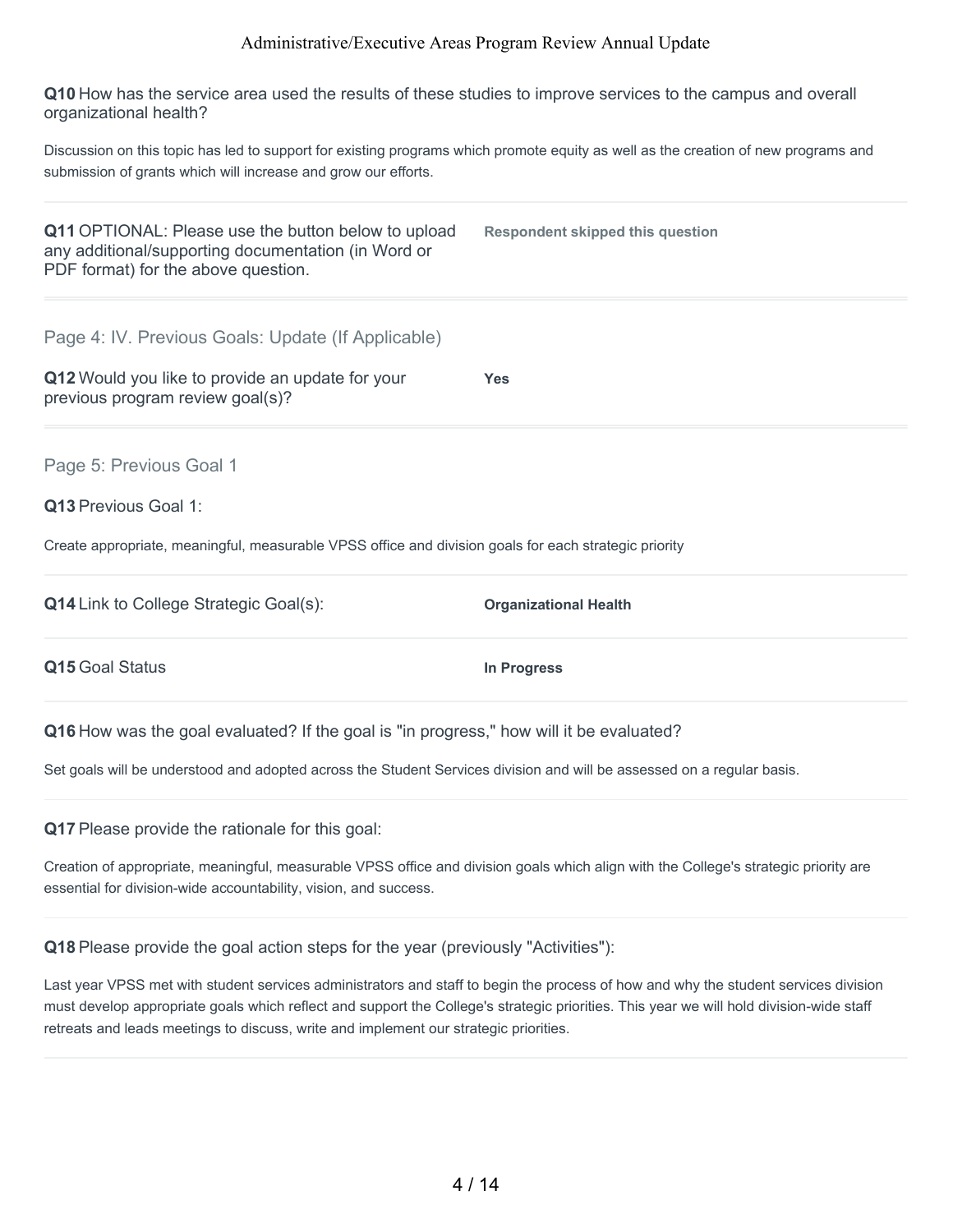**Q19** \*\*OPTIONAL\*\* Previous Goal 1 Additional Documentation: If you have any additional documentation you would like to include in relation to this goal, please use the "Upload" button below. You can upload a Word document or PDF file. **Respondent skipped this question**

**Q20** Do you have another goal to update? **Yes Q21** Previous Goal 2: Page 6: Previous Goal 2

Provide administration leadership for a comprehensive and unified student services division.

**Q22** Link to College Strategic Goal(s): **Organizational Health**

**Q23** Goal Status **In Progress**

#### **Q24** How was the goal evaluated? If the goal is "in progress," how will it be evaluated?

Learning what the student services division seeks was necessary in order to best achieve success in this goal. I faced this challenge head-on and have been able to make great progress in better understanding our team needs. Acquiring this knowledge was achieved by attending department meetings, participating in institutional committees, reading program reviews, having one-on-one conversations and monthly one-on-ones with department managers, and attending a summer-long "School the VP" learning expedition. Reflecting on these conversations weekly afforded me the unique opportunity to apply their feedback to my own goals and vision for the division. Ongoing consideration lead to two major accomplishments. First, a deep understanding of the division strengths, weakness, and areas for growth. And second, a solid student services organizational remodel plan which not only reflects my vision for the department but also input and feedback from those working in the division.

**Q25** Please provide the rationale for this goal:

More engagement work must be completed in order to have Student Services Leadership Advisory Team members express satisfaction with the vision and future direction of Student Services and increase their department by department partnerships within the Division for student success.

**Q26** Please provide the goal action steps for the year (previously "Activities"):

Engage with all Student Services personnel (to encourage partnerships and division-wide goals and vision) during CC Impact events, Caring Campus, one on one lead meetings, open office hours, and SSLAT.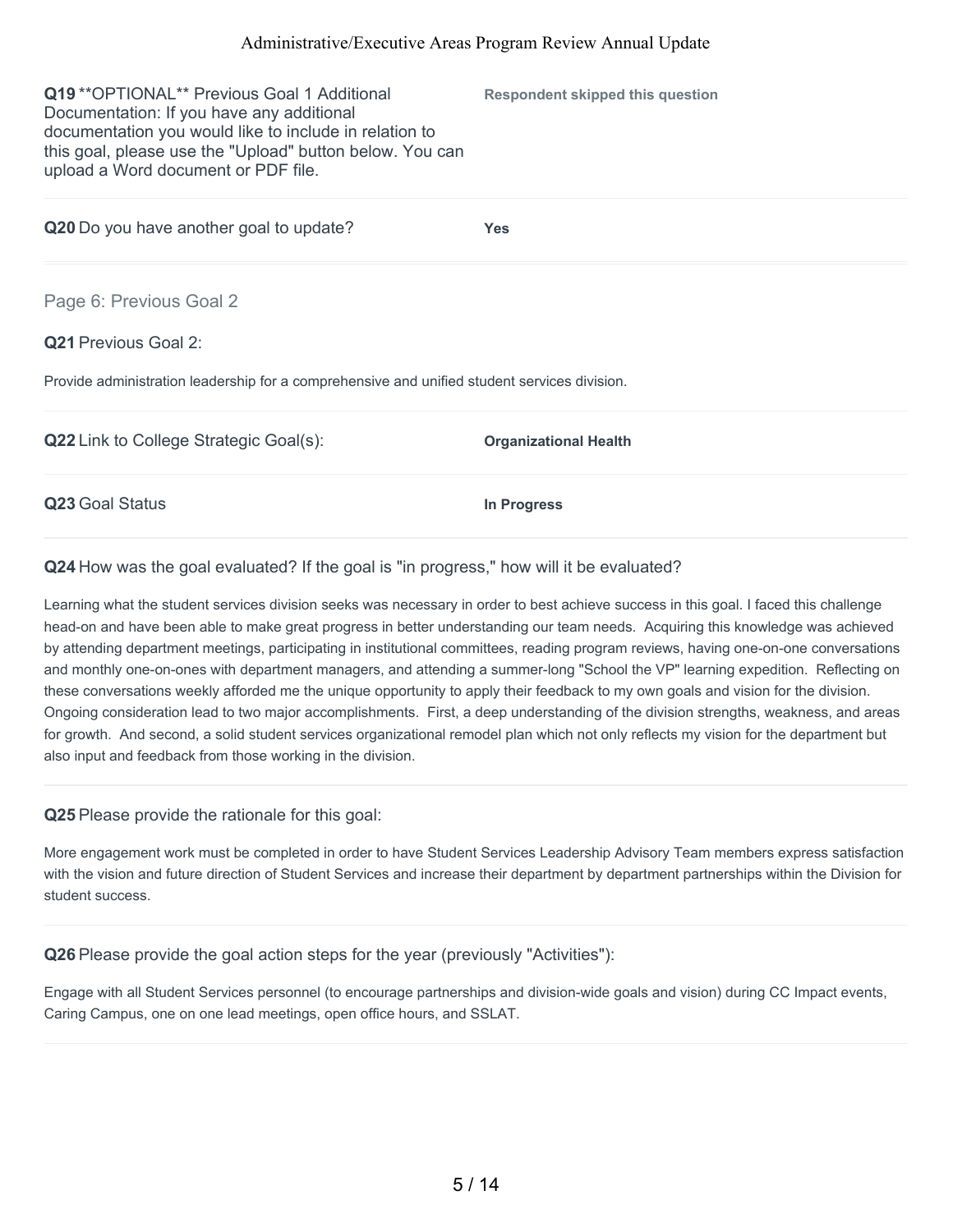**Q27** \*\*OPTIONAL\*\* Previous Goal 2 Additional Documentation: If you have any additional documentation you would like to include in relation to this goal, please use the "Upload" button below. You can upload a Word document or PDF file.

| <b>Respondent skipped this question</b> |  |  |
|-----------------------------------------|--|--|
|-----------------------------------------|--|--|

**Q28** Do you have another goal to update? **Yes**

Page 7: Previous Goal 3

**Q29** Previous Goal 3:

Demonstrate authentic engagement of student services faculty and staff, particularly counselors in the design, implementation, evaluation, and ongoing improvement of guided pathways for students.

| Q30 Link to College Strategic Goal(s): | <b>Guided Student</b><br><b>Pathways</b> |
|----------------------------------------|------------------------------------------|
| Q31 Goal Status                        | <b>Completed</b>                         |

**Q32** How was the goal evaluated? If the goal is "in progress," how will it be evaluated?

Throughout the year I actively participated in the planning of guided pathways on campus and attended campus planning sessions as well several California Community College-Wide conferences. Attendance at these events has strengthened my knowledge and allowed me to assist my division in the successful analytical application of the model throughout our departments. In addition, department staff, deans and directors have attended pathway conferences, meetings, and training sessions. Guided Pathway pillars are discussed at division meetings and are understood and adopted across the Student Services division. Several members of the student services division sit on the College Guided Pathways Steering Committee and one tenure track Counselor serves as the committees Co-Chair.

| Q33 Please provide the rationale for this goal:                                     | <b>Respondent skipped this question</b> |
|-------------------------------------------------------------------------------------|-----------------------------------------|
| Q34 Please provide the goal action steps for the year<br>(previously "Activities"): | Respondent skipped this question        |

**Q35** \*\*OPTIONAL\*\* Previous Goal 3 Additional Documentation: If you have any additional documentation you would like to include in relation to this goal, please use the "Upload" button below. You can upload a Word document or PDF file.

**INQUIRY TEAMS.docx (34KB)**

**Q36** Do you have another goal to update? **No**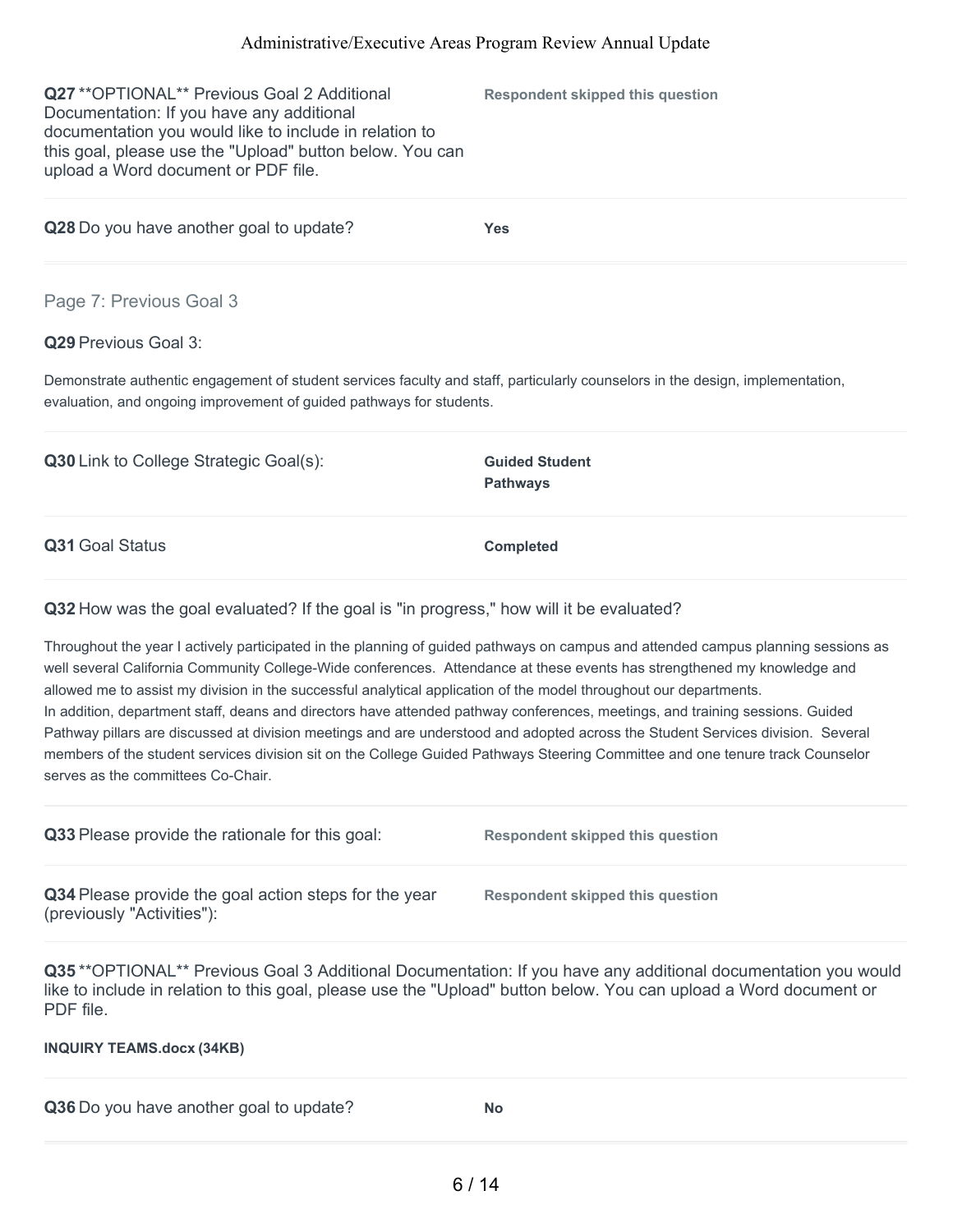| Page 8: Previous Goal 4                                                                                                                                                                                                                                |                                         |
|--------------------------------------------------------------------------------------------------------------------------------------------------------------------------------------------------------------------------------------------------------|-----------------------------------------|
| Q37 Previous Goal 4:                                                                                                                                                                                                                                   | <b>Respondent skipped this question</b> |
| Q38 Link to College Strategic Goal(s):                                                                                                                                                                                                                 | <b>Respondent skipped this question</b> |
| Q39 Goal Status                                                                                                                                                                                                                                        | <b>Respondent skipped this question</b> |
| Q40 How was the goal evaluated? If the goal is "in<br>progress," how will it be evaluated?                                                                                                                                                             | <b>Respondent skipped this question</b> |
| Q41 Please provide the rationale for this goal:                                                                                                                                                                                                        | <b>Respondent skipped this question</b> |
| Q42 Please provide the goal action steps for the year<br>(previously "Activities"):                                                                                                                                                                    | <b>Respondent skipped this question</b> |
| Q43 ** OPTIONAL** Previous Goal 4 Additional<br>Documentation: If you have any additional<br>documentation you would like to include in relation to<br>this goal, please use the "Upload" button below. You can<br>upload a Word document or PDF file. | <b>Respondent skipped this question</b> |
| Q44 Do you have another goal to update?                                                                                                                                                                                                                | <b>Respondent skipped this question</b> |
| Page 9: Previous Goal 5                                                                                                                                                                                                                                |                                         |
| Q45 Previous Goal 5:                                                                                                                                                                                                                                   | <b>Respondent skipped this question</b> |
| Q46 Link to College Strategic Goal(s):                                                                                                                                                                                                                 | <b>Respondent skipped this question</b> |
| <b>Q47 Goal Status</b>                                                                                                                                                                                                                                 | <b>Respondent skipped this question</b> |
| Q48 How was the goal evaluated? If the goal is "in<br>progress," how will it be evaluated?                                                                                                                                                             | <b>Respondent skipped this question</b> |
| Q49 Please provide the rationale for this goal:                                                                                                                                                                                                        | <b>Respondent skipped this question</b> |
| Q50 Please provide the goal action steps for the year<br>(previously "Activities"):                                                                                                                                                                    | <b>Respondent skipped this question</b> |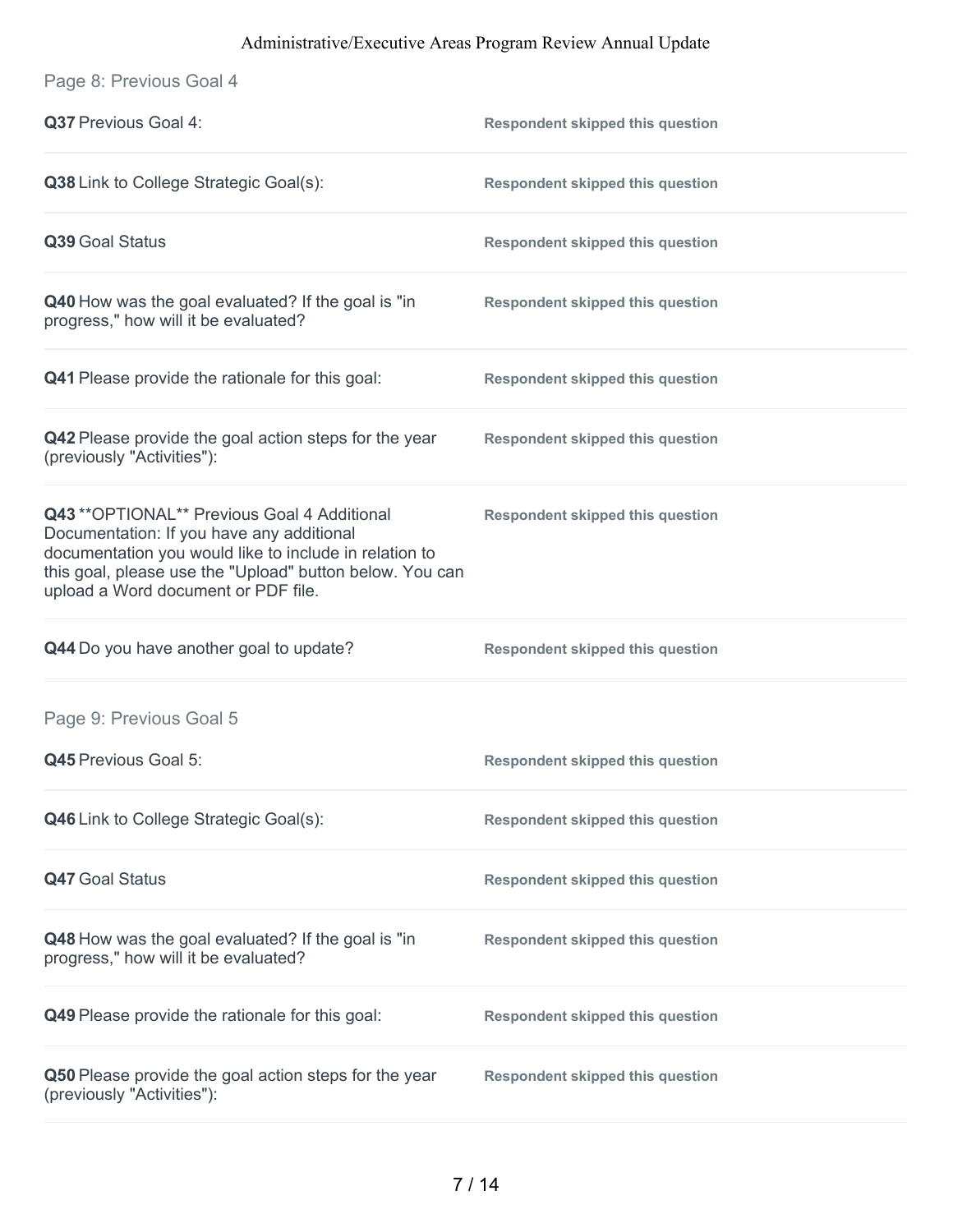| <b>Q51</b> **OPTIONAL** Previous Goal 5 Additional<br>Documentation: If you have any additional<br>documentation you would like to include in relation to<br>this goal, please use the "Upload" button below. You can<br>upload a Word document or PDF file. | <b>Respondent skipped this question</b> |
|--------------------------------------------------------------------------------------------------------------------------------------------------------------------------------------------------------------------------------------------------------------|-----------------------------------------|
| Page 10: V. New Goals (If Applicable)                                                                                                                                                                                                                        |                                         |
| Q52 Would you like to propose any new goal(s)?                                                                                                                                                                                                               | <b>Yes</b>                              |
| Page 11: New Goal 1                                                                                                                                                                                                                                          |                                         |
| Q53 New Goal 1:                                                                                                                                                                                                                                              |                                         |
| Successfully implement Student Services re-organizational structure.                                                                                                                                                                                         |                                         |
| <b>Q54</b> Link to College Strategic Goal(s):                                                                                                                                                                                                                | <b>Organizational Health</b>            |

**Q55** Please provide the rationale for this goal:

Implementing a more equitable, streamlined, and efficient organizational structure in some student service areas will increase the student success experience and stronger, more unified division.

#### **Q56** Please provide the goal action steps for the year (previously "Activities"):

Over the past few months the VPSS has met with student services leads, departments and staff to discuss the proposed organizational modification allowing for feedback and questions. This plan has been solidified and approved by student services leads and deans. VPSS is currently working with Presidents cabinet to move the vision forward to approve and implement with the college and district support.

#### **Q57** How will the goal be evaluated?

By year end, the division of Student Services will have completed a multi-step organizational modification including moving Outreach under Admission in Records, all of Veterans under Counseling, one Associate Dean to Dean, and one Director to Dean.

**Q58** Do you have another new goal? **Yes**

#### Page 12: New Goal 2

#### **Q59** New Goal 2:

Student Service departments will collect and assess data to improve student outcomes and experiences.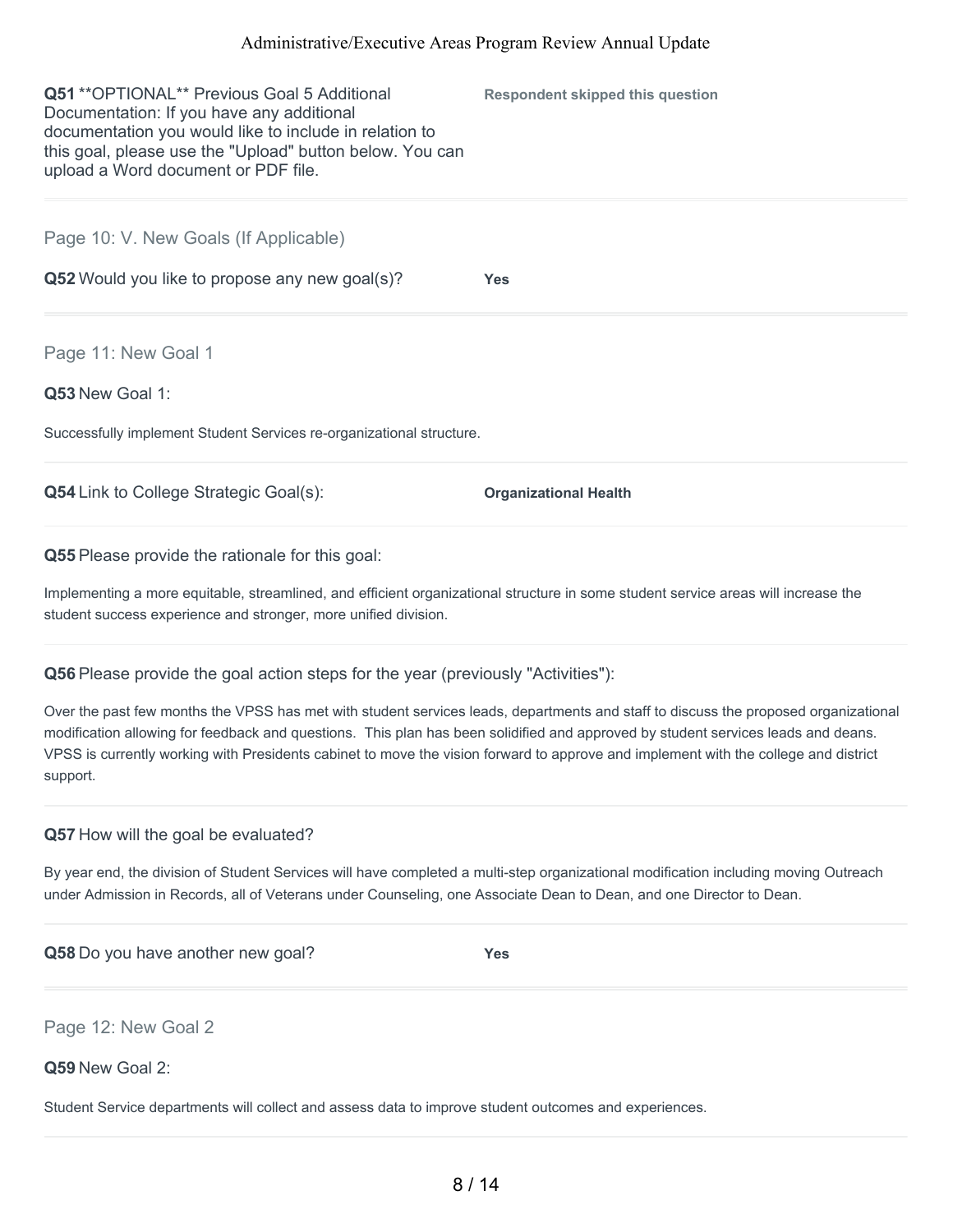**Q60** Link to College Strategic Goal(s): **Student Validation and** 

**Engagement**

**Q61** Please provide the rationale for this goal:

Regularly engaging in a system of assessment for student support services is necessary to ensure student needs are met and to gauge how satisfied students are with the services offered and the services they are receiving division-wide. Outcomes of assessments will be discussed to continue best practices and alter services when necessary.

#### **Q62** Please provide the goal action steps for the year (previously "Activities"):

Work with department leads to ensure student service assessments are planned, scheduled, and completed.

#### **Q63** How will the goal be evaluated?

Each Student Services department will have scheduled or completed a student services survey/assessment by February 2020. Data will be discussed and suggestions will be made to increase student service and support.

| Q64 Do you have another new goal?                                                   | <b>Respondent skipped this question</b> |
|-------------------------------------------------------------------------------------|-----------------------------------------|
| Page 13: New Goal 3                                                                 |                                         |
| Q65 New Goal 3:                                                                     | <b>Respondent skipped this question</b> |
| Q66 Link to College Strategic Goal(s):                                              | <b>Respondent skipped this question</b> |
| Q67 Please provide the rationale for this goal:                                     | <b>Respondent skipped this question</b> |
| Q68 Please provide the goal action steps for the year<br>(previously "Activities"): | <b>Respondent skipped this question</b> |
| Q69 How will the goal be evaluated?                                                 | <b>Respondent skipped this question</b> |
| Page 14: VI. Resources Needed to Fully Achieve Goal(s)                              |                                         |
| Q70 Is the program requesting resources this year to<br>achieve this goal?          | <b>No</b>                               |
|                                                                                     |                                         |

Page 15: V. Faculty Resource Needs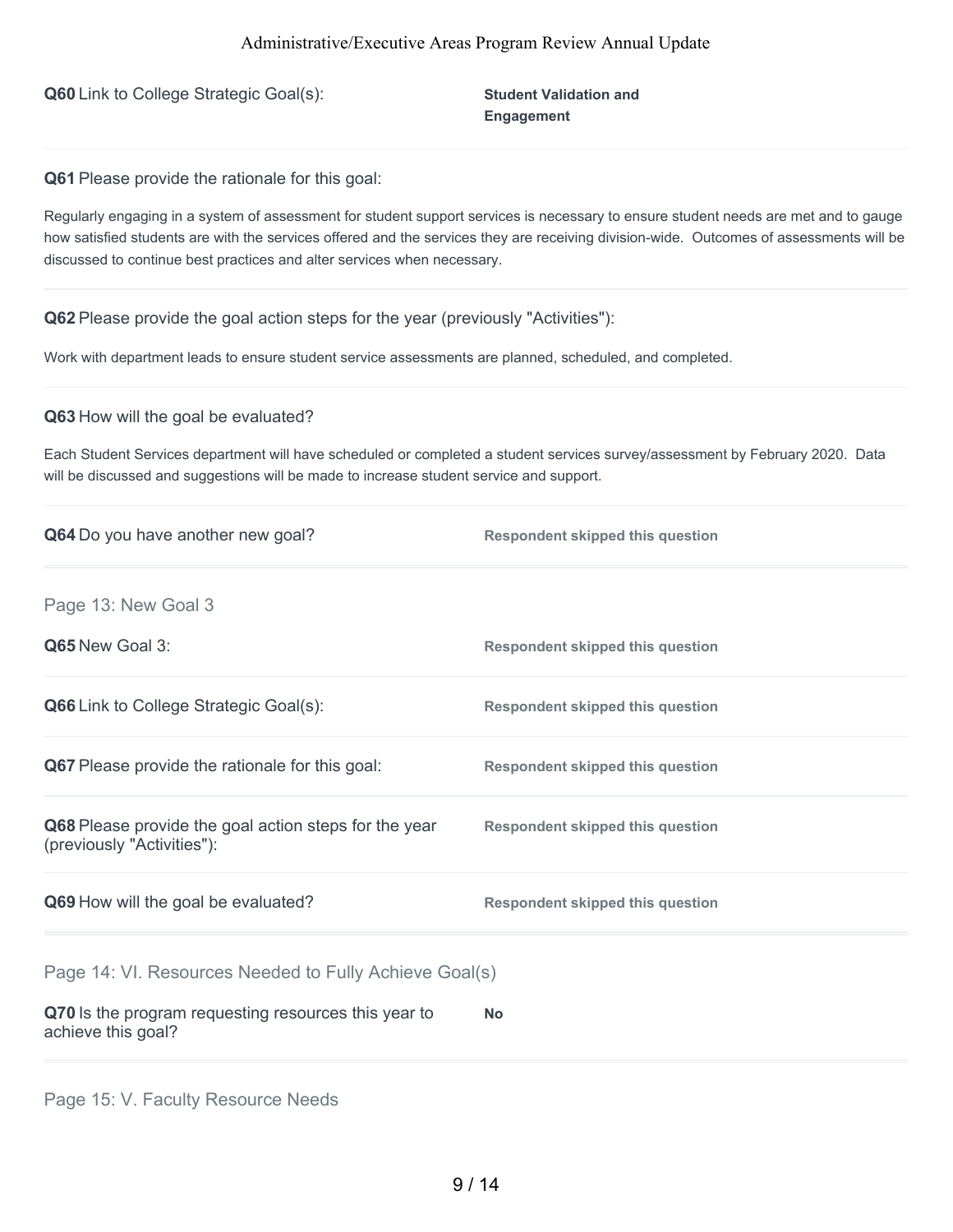**Q71** Are you requesting one or more faculty positions to achieve this goal? **Respondent skipped this question**

| Page 16: Faculty Position Request(s)<br>Q72 Please remember to complete the Faculty Position<br>Request Form (accessible here, under Staffing Request<br>Information) for this position that you are requesting and<br>upload it using the button below. The Faculty Position<br>Request Form (In Word) can be located here (under<br>Staffing Request Information). Brief Description of the<br><b>Position Requested:</b>    | <b>Respondent skipped this question</b> |
|--------------------------------------------------------------------------------------------------------------------------------------------------------------------------------------------------------------------------------------------------------------------------------------------------------------------------------------------------------------------------------------------------------------------------------|-----------------------------------------|
| Q73 Related Program Goal(s):                                                                                                                                                                                                                                                                                                                                                                                                   | <b>Respondent skipped this question</b> |
| Q74 Faculty Position Request Upload 1: Please upload<br>the completed faculty request form for the above position<br>using the button below. You can access the Word<br>version of the Faculty Position Request Form here.                                                                                                                                                                                                     | <b>Respondent skipped this question</b> |
| Q75 Faculty Position Request 2 (if applicable): Please<br>remember to complete the Faculty Position Request<br>Form (accessible here, under Staffing Request<br>Information) for this position that you are requesting and<br>upload it using the button below. The Faculty Position<br>Request Form (In Word) can be located here (under<br>Staffing Request Information). Brief Description of<br><b>Position Requested:</b> | <b>Respondent skipped this question</b> |
| Q76 Related Program Goal(s):                                                                                                                                                                                                                                                                                                                                                                                                   | <b>Respondent skipped this question</b> |
| Q77 Faculty Position Request Upload 2: Please upload<br>the completed faculty request form for the above position<br>using the button below. You can access the Word<br>version of the Faculty Position Request Form here.                                                                                                                                                                                                     | <b>Respondent skipped this question</b> |
| Page 17: VI. Classified Staff Resource Needs<br>Q78 Are you requesting one or more classified positions<br>to achieve this goal?                                                                                                                                                                                                                                                                                               | <b>Respondent skipped this question</b> |
|                                                                                                                                                                                                                                                                                                                                                                                                                                |                                         |

Page 18: Classified Staff Position Request(s)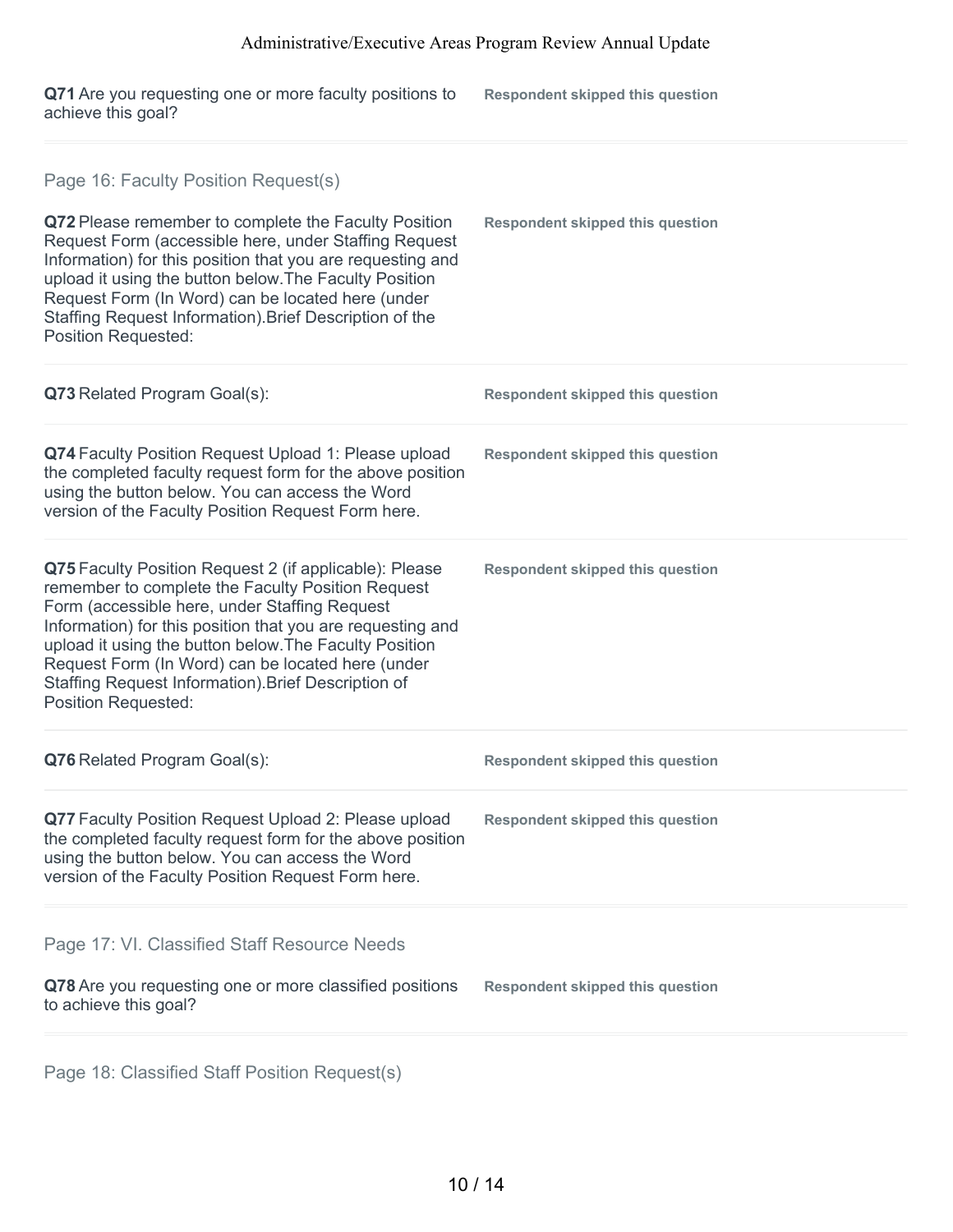| Q79 Classified Staff Position Request 1: Please<br>remember to complete the Classified Staff Position<br>Request Form (accessible here, under Staffing Request<br>Information) for this position you are<br>requesting. Brief Description of Position Requested: | <b>Respondent skipped this question</b> |
|------------------------------------------------------------------------------------------------------------------------------------------------------------------------------------------------------------------------------------------------------------------|-----------------------------------------|
| Q80 Classified Staff Position 1 Related Program Goal(s):                                                                                                                                                                                                         | <b>Respondent skipped this question</b> |
| Q81 Classified Staff Position 1 Request Upload: Please<br>upload a completed Classified Position Request Form<br>for this request using the button below. You can access<br>the Word version of the Classified Position Request<br>Form here.                    | <b>Respondent skipped this question</b> |
| Q82 Classified Staff Position Request 2: Please<br>remember to complete the Classified Staff Position<br>Request Form (accessible here, under Staffing Request<br>Information) for each position you are requesting. Brief<br>Description of Position Requested: | <b>Respondent skipped this question</b> |
| Q83 Classified Staff Position 2 Related Program Goal(s):                                                                                                                                                                                                         | <b>Respondent skipped this question</b> |
| Q84 Classified Staff Position Request 2 Upload: Please<br>upload a completed Classified Position Request Form<br>for this request using the button below. You can access<br>the Word version of the Classified Position Request<br>Form here.                    | <b>Respondent skipped this question</b> |
| Page 19: VII. Technology Resource Needs                                                                                                                                                                                                                          |                                         |
| Q85 Are you requesting technology resources to achieve<br>this goal?                                                                                                                                                                                             | <b>Respondent skipped this question</b> |
| Page 20: Technology Request(s)                                                                                                                                                                                                                                   |                                         |
| Q86 Technology Request 1: Please remember to<br>complete a Technology Request Form for each request<br>you are submitting. You can access the online<br>Technology Request Form here: Technology Request<br>Form                                                 | <b>Respondent skipped this question</b> |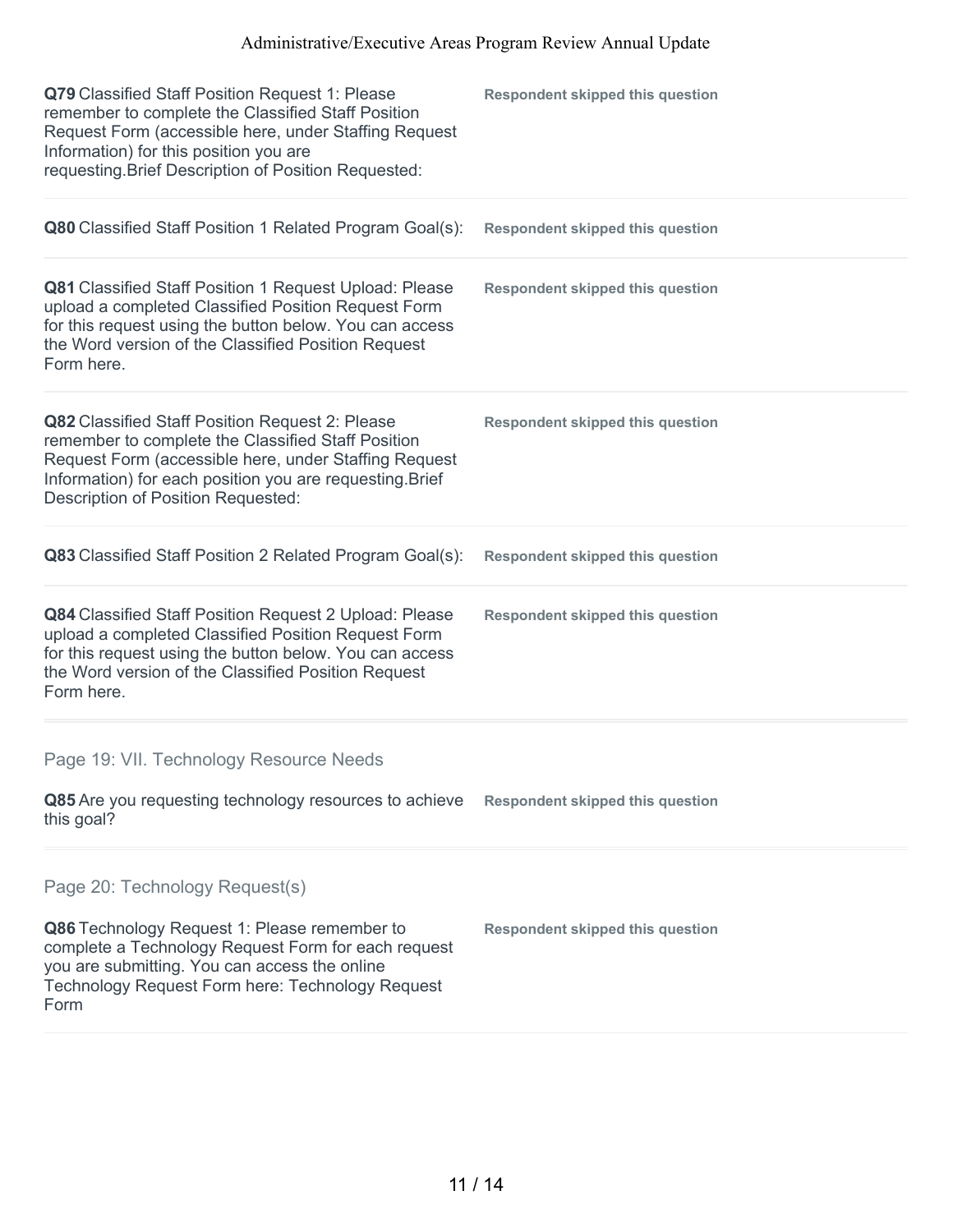| Q87 Technology Request 2: Please remember to<br>complete a Technology Request Form for each request<br>you are submitting. You can access the online<br>Technology Request Form here: Technology Request<br>Form | <b>Respondent skipped this question</b> |
|------------------------------------------------------------------------------------------------------------------------------------------------------------------------------------------------------------------|-----------------------------------------|
| Page 21: VIII. Perkins and Strong Workforce Resource Needs                                                                                                                                                       |                                         |
| Q88 Are you requesting Perkins and/or Strong<br>Workforce resources to achieve this goal?                                                                                                                        | <b>Respondent skipped this question</b> |
| Page 22: Perkins Request and Strong Workforce                                                                                                                                                                    |                                         |
| Q89 Perkins Request and Strong Workforce 1: Please<br>remember to complete the Perkins Request Form and<br>submit it via the annual Perkins/Strong Workforce<br>request process/cycle.                           | <b>Respondent skipped this question</b> |
| Q90 Perkins Request and Strong Workforce 2: Please<br>remember to complete the Perkins Request Form and<br>submit it via the annual Perkins/Strong Workforce<br>request process/cycle.                           | <b>Respondent skipped this question</b> |
| Page 23: IX. Supplies/Equipment Resource Needs                                                                                                                                                                   |                                         |
| Q91 Are you requesting supplies and/or equipment<br>resources to achieve this goal?                                                                                                                              | <b>Respondent skipped this question</b> |
| Page 24: Supplies/Equipment Request(s)                                                                                                                                                                           |                                         |
| Q92 Supplies/Equipment Request 1: In the boxes below<br>please provide information on your request.<br>Supplies/Equipment requests will be considered on a<br>one-time funding basis.                            | <b>Respondent skipped this question</b> |
| Q93 Supplies/Equipment Documentation 1: Please<br>upload any supplies/equipment quotes or additional<br>documentation for this request.                                                                          | <b>Respondent skipped this question</b> |
| Q94 Supplies/Equipment Request 2: In the boxes below<br>please provide information on your request.<br>Supplies/Equipment requests will be considered on a<br>one-time funding basis.                            | <b>Respondent skipped this question</b> |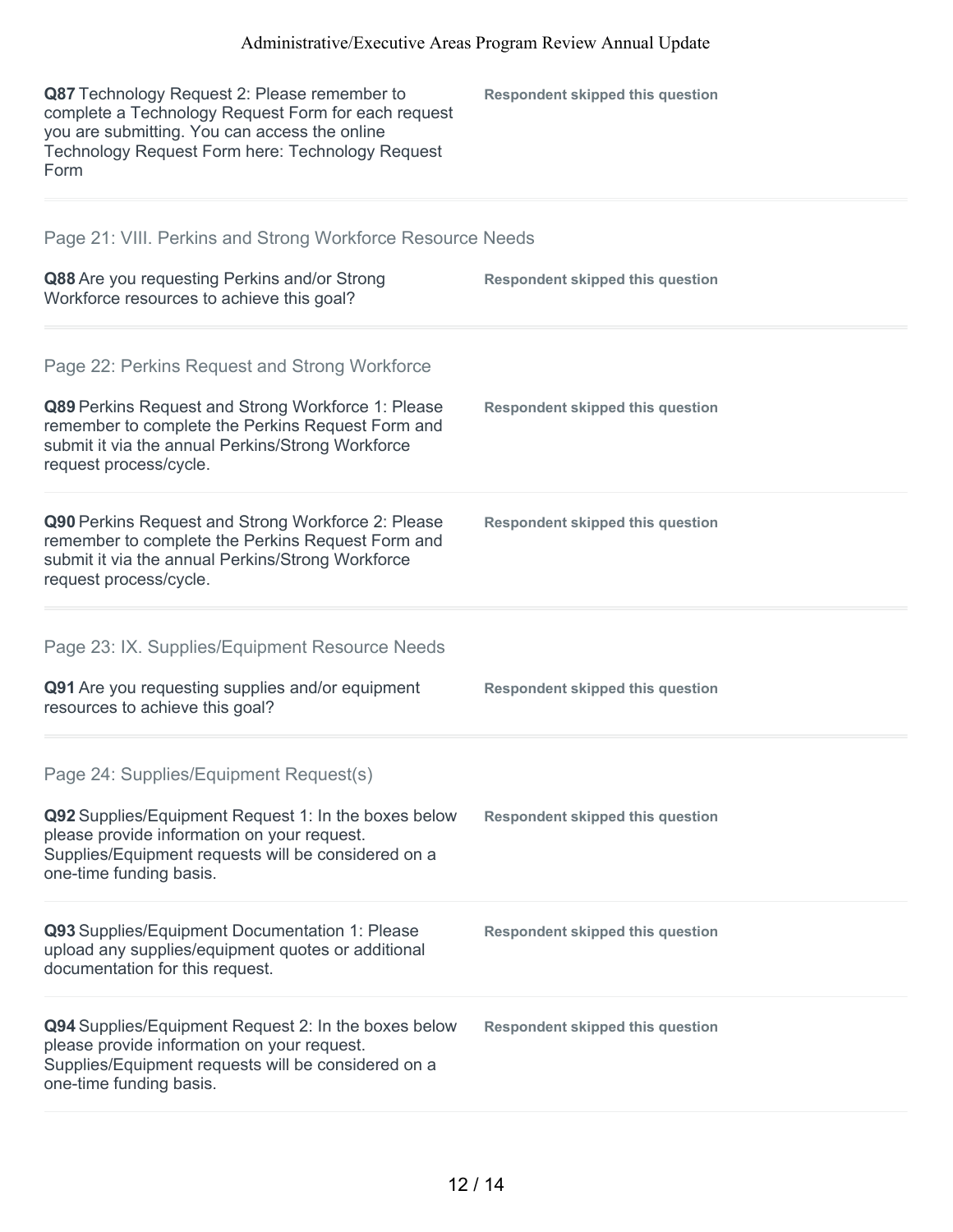| Q95 Supplies/Equipment Documentation 2 : Please<br>upload any supplies/equipment quotes or additional<br>documentation for this request.                                                                                            | <b>Respondent skipped this question</b> |
|-------------------------------------------------------------------------------------------------------------------------------------------------------------------------------------------------------------------------------------|-----------------------------------------|
| Page 25: X. Facilities Resource Needs<br>Q96 Are you requesting facilities resources to achieve<br>this goal?                                                                                                                       | <b>Respondent skipped this question</b> |
| Page 26: Facilities Request<br>Q97 Facilities Request 1: Please provide the information<br>below and remember to complete a Facilities Request<br>Form accessible here: Facilities Request Form                                     | <b>Respondent skipped this question</b> |
| Q98 Facilities Request 2: Please provide the information<br>below and remember to complete a Facilities Request<br>Form, accessible here: Facilities Request Form                                                                   | <b>Respondent skipped this question</b> |
| Page 27: XI. Professional Development Resource Needs<br>Q99 Are you requesting professional development<br>resources to achieve this goal?                                                                                          | <b>Respondent skipped this question</b> |
| Page 28: Professional Development Request<br>Q100 Professional Development Request 1: Please<br>provide the information identified below and follow the<br>process for requesting professional development funds,<br>outlined here. | <b>Respondent skipped this question</b> |
| Q101 Professional Development Request 2: Please<br>provide the information identified below and follow the<br>process for requesting professional development funds,<br>outlined here.                                              | <b>Respondent skipped this question</b> |
| Page 29: XII. Other Resource Needs<br>Q102 Are you requesting any other resources to achieve<br>this goal?                                                                                                                          | <b>Respondent skipped this question</b> |

Page 30: Other Resource Requests